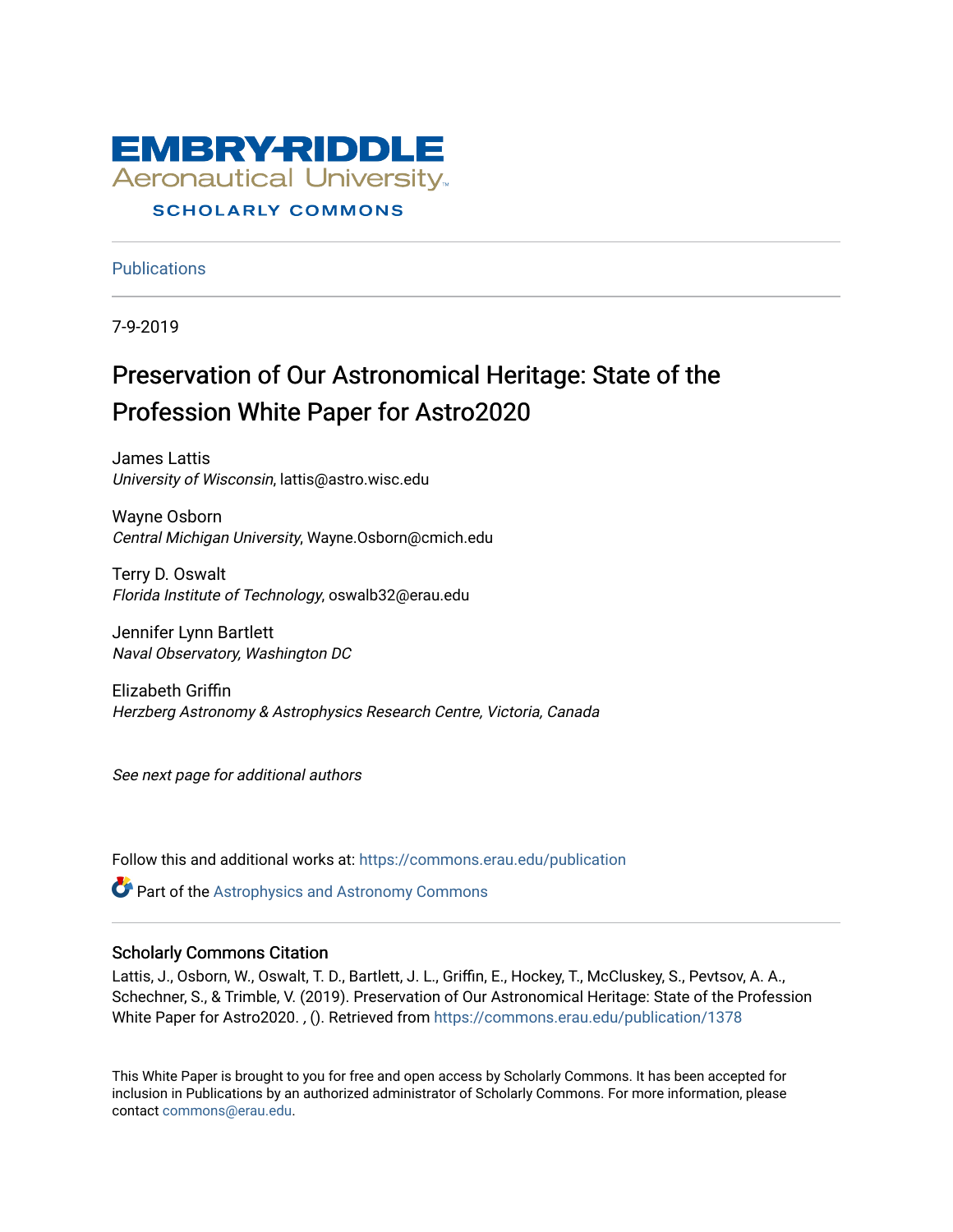#### Authors

James Lattis, Wayne Osborn, Terry D. Oswalt, Jennifer Lynn Bartlett, Elizabeth Griffin, Thomas Hockey, Stephen McCluskey, Alexei A. Pevtsov, Sara Schechner, and Virginia Trimble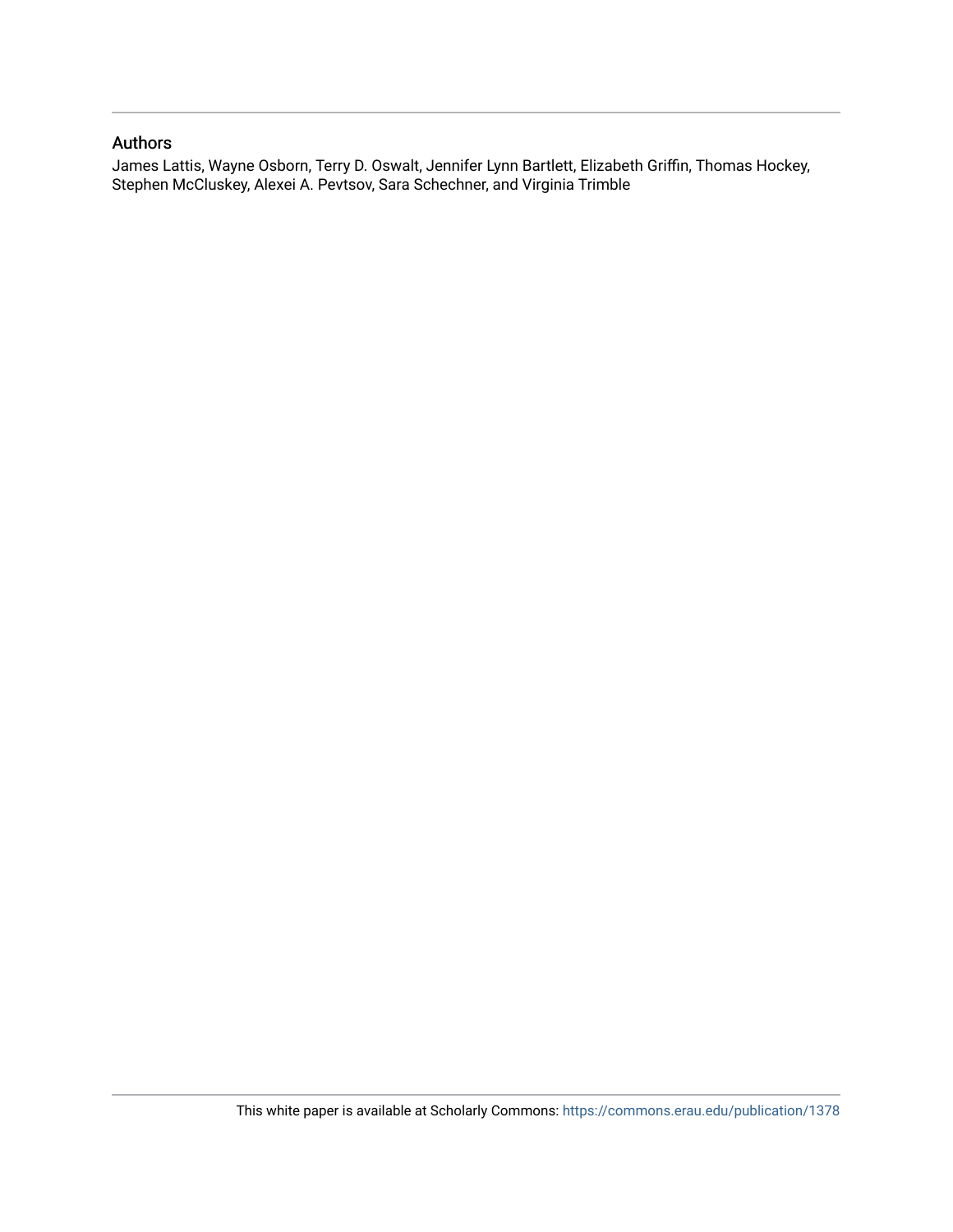## Preservation of Our Astronomical Heritage State of the Profession White Paper for Astro2020 July 9, 2019

| Co-Lead Authors:                       |                                |
|----------------------------------------|--------------------------------|
| James Lattis                           | email: lattis@astro.wisc.edu   |
| Department of Astronomy                |                                |
| 475 N Charter Street                   |                                |
| University of Wisconsin – Madison      | Telephone: 608-263-0360        |
| Madison, WI 53706-1507                 |                                |
| Wayne Osborn                           | email: Wayne. Osborn@cmich.edu |
| Central Michigan University (emeritus) |                                |
| 118 Eagle Pointe Drive – Unit C        | Telephone: 262-725-6183        |
|                                        |                                |
| Delavan, WI 53115                      |                                |
|                                        |                                |

Co-authors:

Jennifer Lynn Bartlett, U. S. Naval Observatory (Chair, WGPAH), Washington DC Elizabeth Griffin, Herzberg Astronomy & Astrophysics Research Centre, Victoria, Canada Thomas Hockey, University of Northern Iowa, Cedar Falls IA Stephen McCluskey, West Virginia University, Morgantown WV Terry Oswalt, Embry Riddle Aeronautical University, Daytona Beach FL Alexei A. Pevtsov, National Solar Observatory, Boulder CO Sara Schechner, Harvard University, Cambridge MA Virginia Trimble, University of California – Irvine, Irvine CA

This White Paper was prepared under the auspices of the Working Group on the Preservation of Astronomical Heritage (WGPAH) of the American Astronomical Society (AAS). It was formally endorsed by the WGPAH on July 9, 2019 by a vote of  $12 - 0$  with one abstention. However, the views expressed herein are not necessarily the views of the AAS, its Board, or its membership.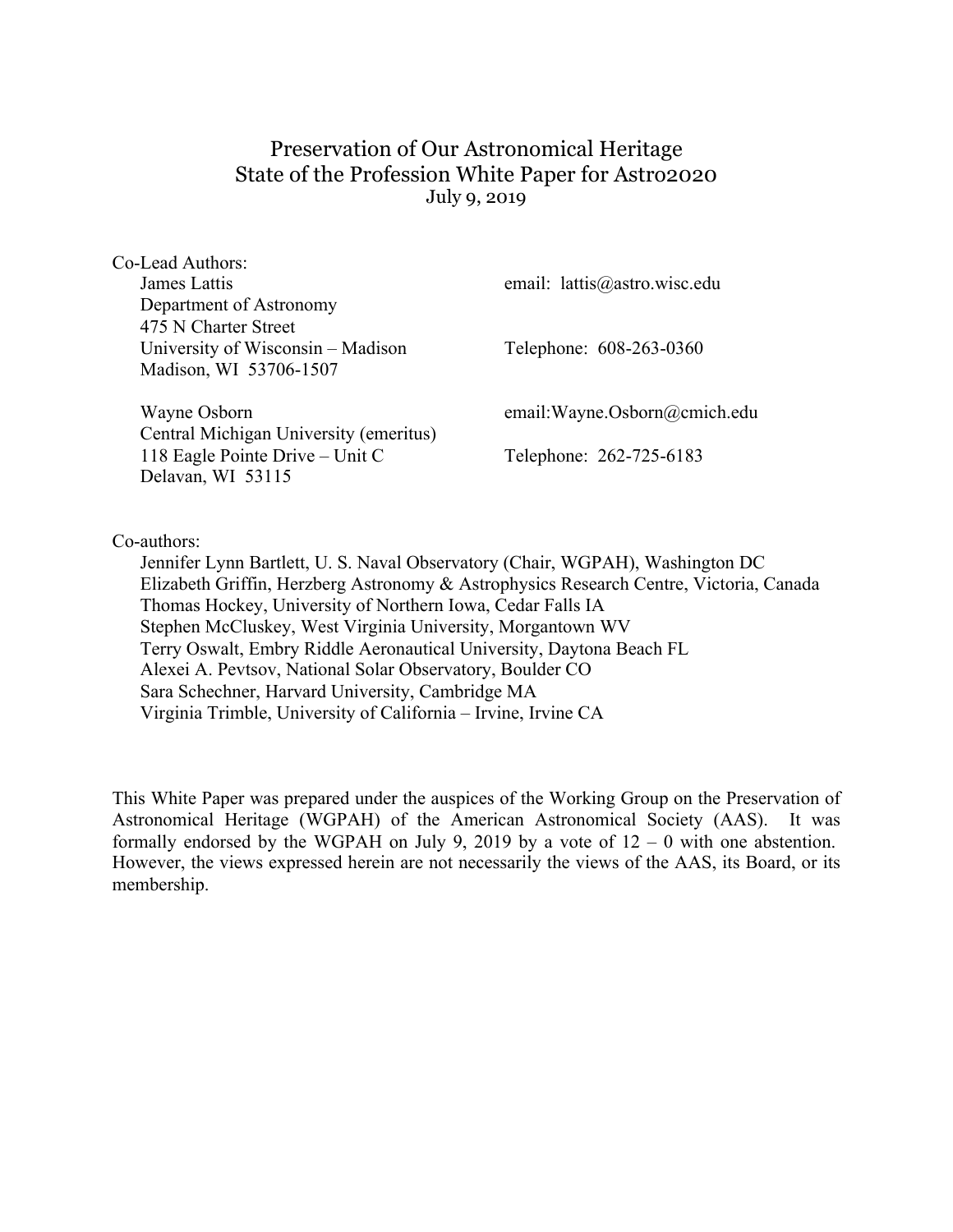## **Astro2020 State of the Profession White Paper: Astronomy's Archival Materials** July 9, 2019

#### **Abstract**

We argue that it is essential that the Astro2020 survey of the present state of American astronomy and the recommendations for the next decade address the issue of ensuring preservation of, and making more discoverable and accessible, the field's rich legacy materials. These include both archived observations of scientific value and items of historical importance. Much of this heritage likely will be lost if action is not taken in the next decade. It is proposed that the decadal plan include recommendations on (1) compiling a list of historic sites and development of models for their preservation, (2) carrying out a comprehensive inventory of astronomy's archival material, and (3) digitizing, with web-based publication, those photographs and papers judged to have the most value for scientific and historical investigations. The estimated cost for an example project on plate preservation is a one-time investment of less than \$10 million over ten years plus the typical on-going costs to maintain and manage a mediumsized database.

#### **Key Issue and Overview of Impact on the Field**

There is an urgent need to develop a comprehensive strategic plan, and identify resources, for preserving astronomy's legacy of valuable archival materials. The rich trove of materials can be roughly divided into two main categories. First, there are what we denote as **archival data and observations** – materials of certain or potential scientific value such as the extensive collections of astronomical photographs and their associated metadata as well as drawings, observer's notebooks and other observational records that are data from periods in the time domain that cannot be otherwise accessed. Second, there are what we denote as **historical items** – the papers, letters, and notebooks of astronomers and their organizations as well as physical artifacts such as instruments and observatories that are necessary for understanding how astronomy has developed. Loss of key materials from either category will negatively affect our field.

Astronomical discoveries have changed our understanding of the universe in revolutionary ways. Preserving a representative sample of materials – including instruments – that demonstrates this progress is essential to understanding how we have come to our current view of the universe, how astronomy relates to other sciences, and how the culture of astronomy has evolved. As professionals, we have a responsibility to our predecessors and to our successors to conserve this legacy and ensure that it remains available to future scientists and historians of science.

Over the past two decades, awareness of our multifaceted astronomical heritage, and of threats to it, has been growing. The rapid evolution of the discipline, and especially the closing of famous and historically significant observatories, prompted the AAS to create in 2007 the Working Group on the Preservation of Astronomical Heritage (WGPAH). This working group is charged with "developing and disseminating procedures, criteria and priorities for identifying, designating, and preserving astronomical structures, instruments, and records so that they will continue to be available for astronomical and historical research, for the teaching of astronomy, and for outreach to the general public." [1] In 2018 the International Astronomical Union (IAU) adopted Resolution B3 recommending "that a concerted effort be made to ensure the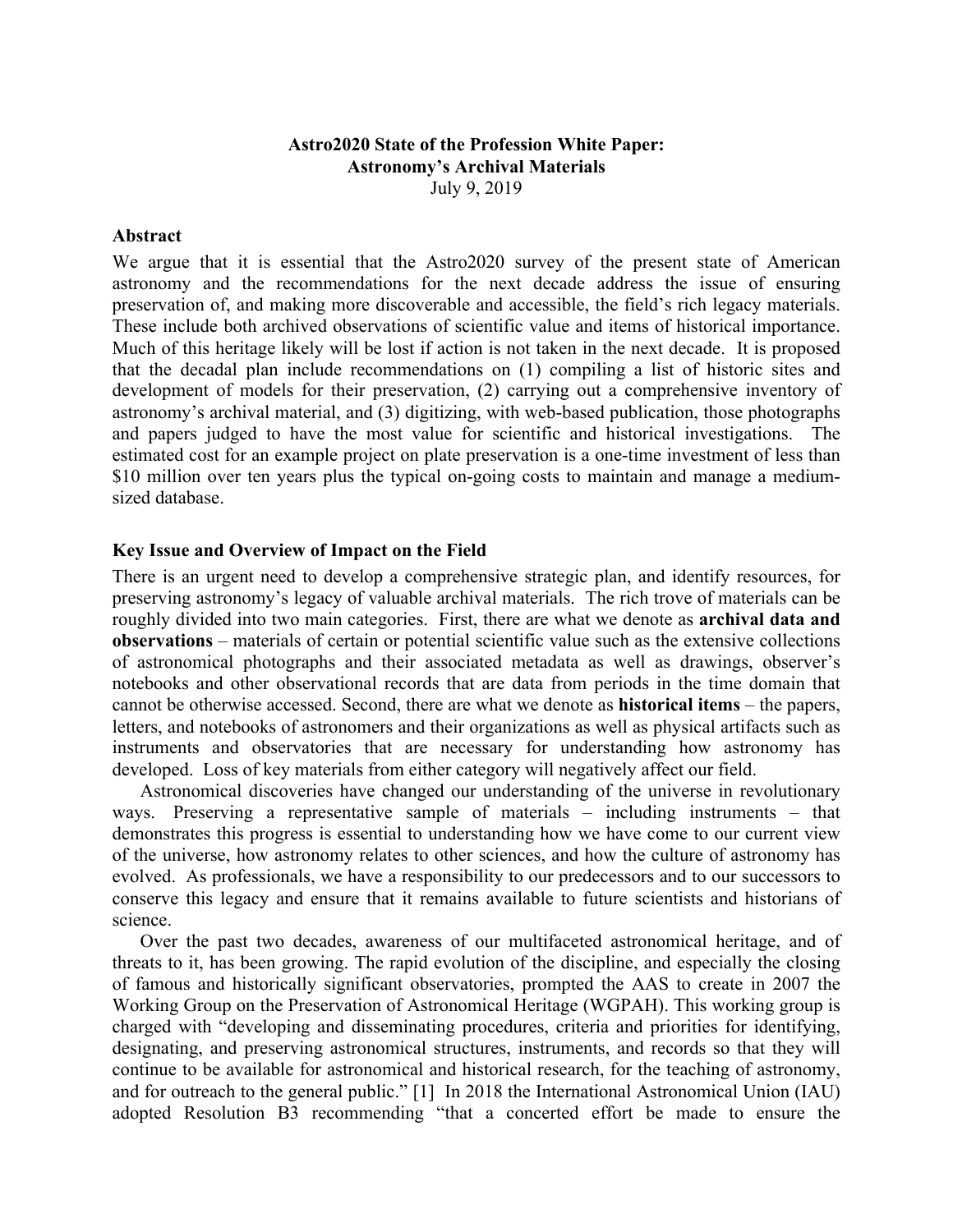preservation, digitization, and scientific exploration of all of astronomy's historical data, both analogue and primitive digital, and associated records." [2] This includes ensuring that what is being collected and used today remains accessible to future astronomers and historians. Therefore, concern for the heritage of our field is incumbent on all practitioners, not just a select few specialists.

## *Present Status of the Legacy Materials*

We now survey the current state of the legacy materials, first the archival data and observations and then the historical items. Legacy materials often have both scientific and historical relevance. For example, an astronomer's journal may contain scientifically useful observations (*e.g.*, sunspot drawings, brightness estimates of a historic nova) but also provide key historical evidence (*e.g.*, showing unrecognized priority on an important scientific discovery). photographic plate may record objects of current astronomical interest but also have annotations on the plate of historical value. In addition, many legacy items, such as unusual instruments or journals of prominent astronomers, elicit great public interest, which makes them valuable tools for "broadening participation" in astronomy, as well as science in general, through education and public outreach (EPO) programs, citizen science activities, and presentations. The importance of a citizenry that appreciates the importance of science cannot be underestimated for any nation.

## **1. The archival data and observations of scientific value**

Given the long time scales of some astronomical phenomena, older astronomical observations are of great value. There is also a growing awareness that the data science techniques developed to support the new large astronomical surveys also provide opportunities to mine older observational archives in ways that their creators could not have foreseen. Nevertheless, because much of the older data (photographs, drawings, written descriptions) are not easily discoverable and not in digital form, their use usually requires physical access and tedious measurement, severely limiting their use in modern astronomy. Fortunately, some progress is being made in resolving this problem, such as Harvard Observatory's DASCH plate scanning project [3] and the American Association of Variable Star Observers (AAVSO) International Database (AID) program [4] putting archival variable-star observations on-line.

On the negative side, there are a number of cases where potentially valuable data have been lost, often due to lack of planning for their preservation or for financial considerations. Examples are many, including the discard of early Michigan Curtis Schmidt plates and the Menzel Gap in the Harvard sky patrol series resulting from a budget-reducing suspension of plate taking for several years. It is time to ask: Who is responsible for maintaining project data when the principal investigator retires? How can we ensure preservation of valuable data in cases of loss of funding? When a custodian of archival data (*e.g*., a traditional observatory) changes its mission and decides to "purge" its holdings, how should decisions be made on what data and historical artifacts are worth preserving?

A less recognized but important problem involves the discoverability of archived materials. Observations, catalogs and digitized copies of data often are kept by the owner, who places them in his/her own archive. Such archives are commonly not public nor linked with each other. Thus, there may be multiple (but hard-to-find) collections of historical observations of the same object or particular event (*e.g*., solar eclipse). Standards and methods for discoverability of legacy material require urgent attention. Digitizing a large quantity of historical data without establishing a mechanism for finding and linking it to associated or similar data elsewhere leads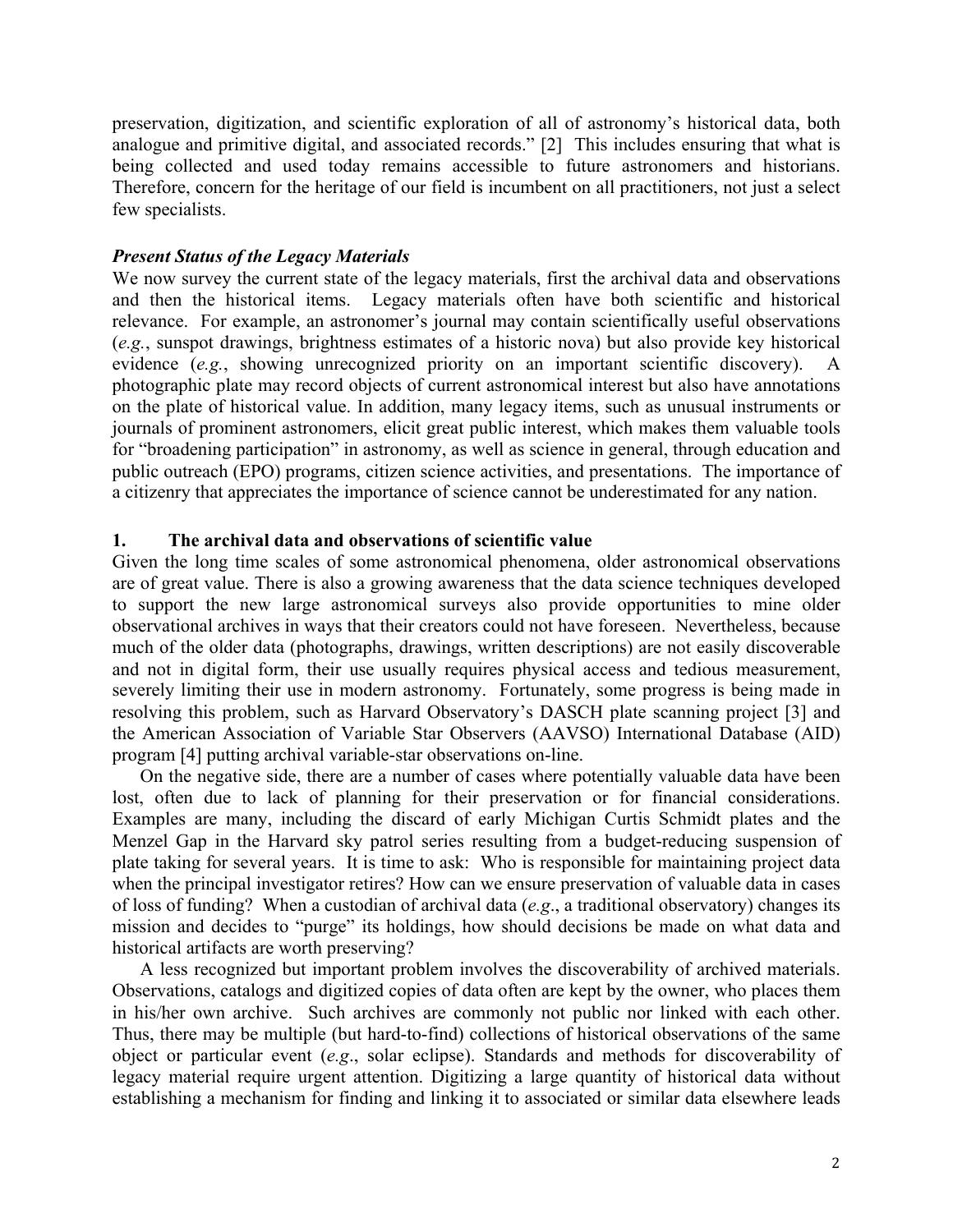to digital "landfills" of very limited use. The related issue of standardization (data formats, required metadata, keywords, *etc*.) also urgently needs to be addressed.

*Recent archival data (primarily of scientific interest):* The more recent archival data are generally well archived and accessible in digital form. The National Aeronautics and Space Administration (NASA) has long had a policy of archiving observations from space missions and space observatories, many *via* the Mikulski archive (MAST). In accordance with Astro2010 recommendations that data from major ground-based programs be similarly archived [5], some organizations have begun doing so. For example, the national observatories automatically archive raw observational data through the "Save the Bits" program. However, some programs still struggle to find a workable archiving strategy; for instance, the High Energy Astrophysics Science Archive Research Center (HEASARC) generally does not ingest results from current high-energy missions borne by sounding rockets.

## **Overall status**: very good.

**Recommendation**: Such archiving should continue, and be expanded when possible, with the necessary financial support being built into the budgets of major programs and missions from their initiation.

*Recent published data (primarily scientific):* Astronomical data included in research papers published in the last fifty years are well archived and easily available through the cooperative efforts of the journals, the ADS, arXiv and the CDS in Strasbourg, France (SIMBAD, Vizier). These archiving services are outstanding examples of how scientific data can be preserved and made accessible for future generations and exemplars of what other sciences should be doing. But, in cases where a paper's underlying observations were not published or archived, they can be difficult to obtain. Some journals now request such data be archived with a link to their repository given.

**Status**: very good.

**Recommendation**: Appropriate participation in and support for these international collaborations should be continued and expanded if needed. Authors of research papers should be encouraged to publish or publicly archive the underlying data.

*Early electronic images and records (primarily scientific):* Recording of astronomical observations in digital formats commenced around 1980 and, within ten years, it largely replaced photographic techniques. Unfortunately, the initial generations of digital data were poorly archived, if at all. Unless regularly migrated to new media as data technology improved, these observations remain on media (*e.g*., punched cards, magnetic tapes, floppy disks, hard drives) that are now inaccessible because either the hardware to read them is no longer available, the format is obsolete, or the underlying medium itself has degraded. Without remediation, these records will be lost. As an example, the earliest X-ray data from balloon- and rocket-borne instruments were recorded on 7-track tapes. Despite the better X-ray observations achieved by the Chandra X-ray Observatory or XMM-Newton, the older observations would be useful in placing constraints on the time evolution of X-ray sources that cannot be attained in any other way. Although the National Space Science Data Center (NSSDC) tracks information about US space missions, including sounding rocket launches, it does not make the actual data available. **Overall status**: poor to fair.

**Recommendation**: Standards should be developed for the archiving of electronic data (*e.g*., CCD images, spectra). They should address which types of archives are needed (*e.g*., for sky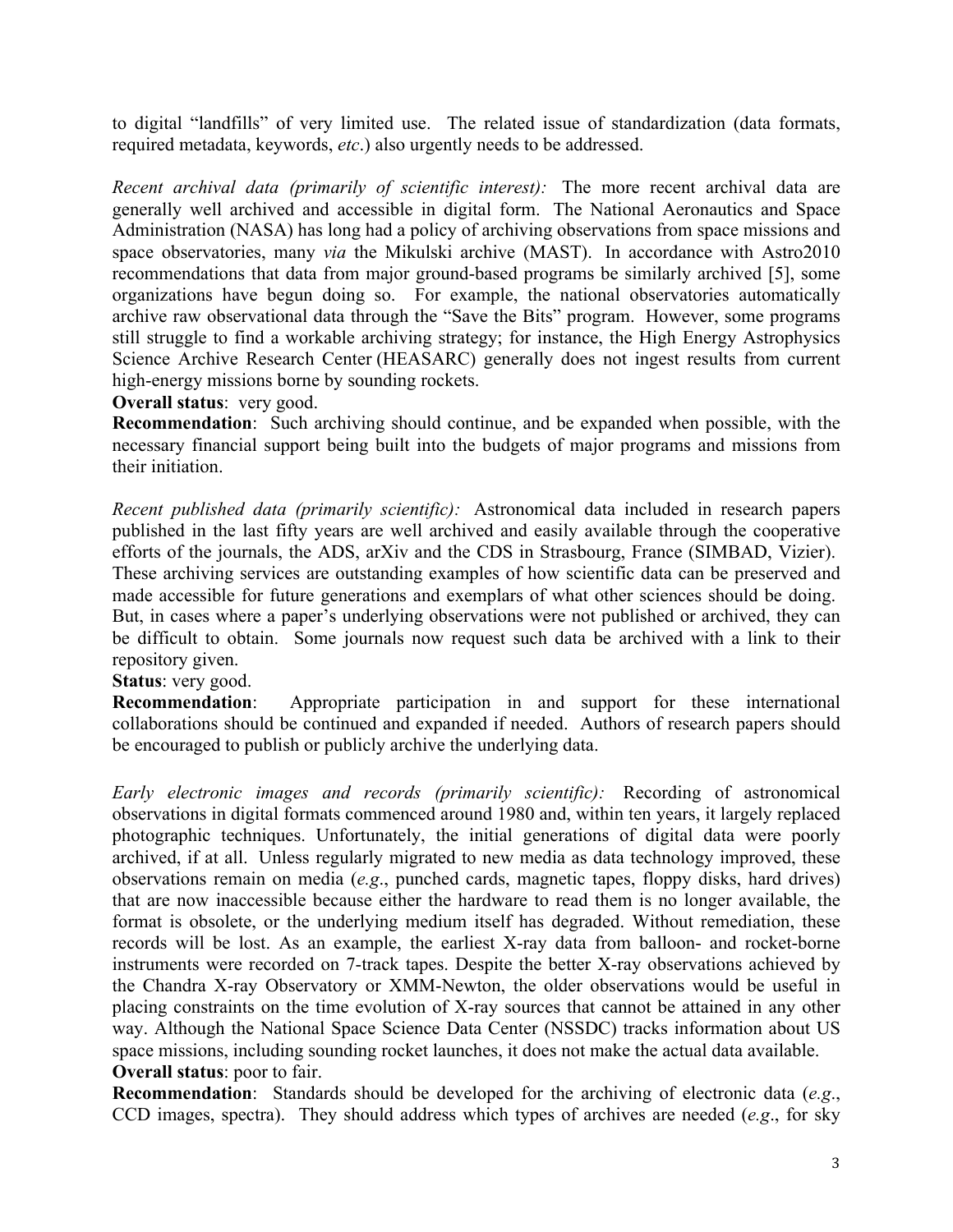patrol images, stellar spectra, solar data, comet observations, planetary imaging, specific space missions), what volume of data should be kept (*e.g*., all versus a sampling for high-volume surveys), how the data should be archived (perhaps cloud storage so that image files are automatically updated as storage formats evolve), and the entities responsible for managing and underwriting the archives. Whenever possible, we recommend the original media be conserved along with appropriate hardware to read them.

*Archived observations on photographic plates (primarily scientific):* The continuing scientific value of astronomical photographic observations, largely on glass plates, has been established in numerous publications [6]. However, these data are under-utilized because digital copies rarely exist, so it is difficult for a researcher to determine what is available and he/she must physically access the plates to use them. Limited use leads to an erroneous perception of limited value, to neglect, and degradation. WGPAH works to raise awareness of the untapped potential of these collections. Recent examples include two conferences focused on addressing the barriers to exploiting these data [7].

Lack of funds is the single biggest obstacle to increasing access to these collections. An Astro2010 white paper [8] argued that allocating funds for such archival data work is well worth the investment. For example, the digitization of Harvard's photographic plates (DASCH) has been highly productive scientifically. Researchers involved in time-domain studies now routinely use the DASCH database releases, which cover the sky from roughly 1890–1990 with accurate positions and photometry. Concern about plate collections being discarded led to establishment of the Astronomical Photographic Data Archive (APDA) by the Pisgah Astronomical Research Institute (PARI). APDA has the mission of maintaining plate collections that can no longer be housed at their original institutions. APDA now hosts over 50 collections totaling some 340,000 plates [9], and provides researchers digital copies of plates upon request. However, insufficient resources, both financial and manpower, have impeded making this large resource fully accessible.

Most other North American institutions with significant plate collections are doing little to make these resources easily discoverable and accessible. America generally lags behind Europe and China, where coordinated plate digitization projects are occurring (*e.g*., the German Archives of Photographic Plates for Astronomical Use (APPLAUSE) [10]).

## **Overall status**: very mixed.

**Recommendation**: A program should be undertaken to prepare finding aids (catalogs) for major North American plate collections as a precursor to digitizing those plate series of definite scientific value.

#### **2. The historical materials**

While records of earlier observations have potential to support new scientific research, some legacy items are primarily of historical importance. They provide unique perspective not only on the tremendous strides in astronomy during the  $20<sup>th</sup>$  century that led to our current understanding of the universe, but also how astronomy relates to other sciences, and how the culture of modern astronomy has developed. Preservation of these items has traditionally not been a high priority, but methods and standards for preserving this legacy, including not only papers and written records but also key instruments and facilities (for example, the major  $20<sup>th</sup>$  century observatories) before they are lost should be an integral part of the strategic plan for American astronomy in the coming decade.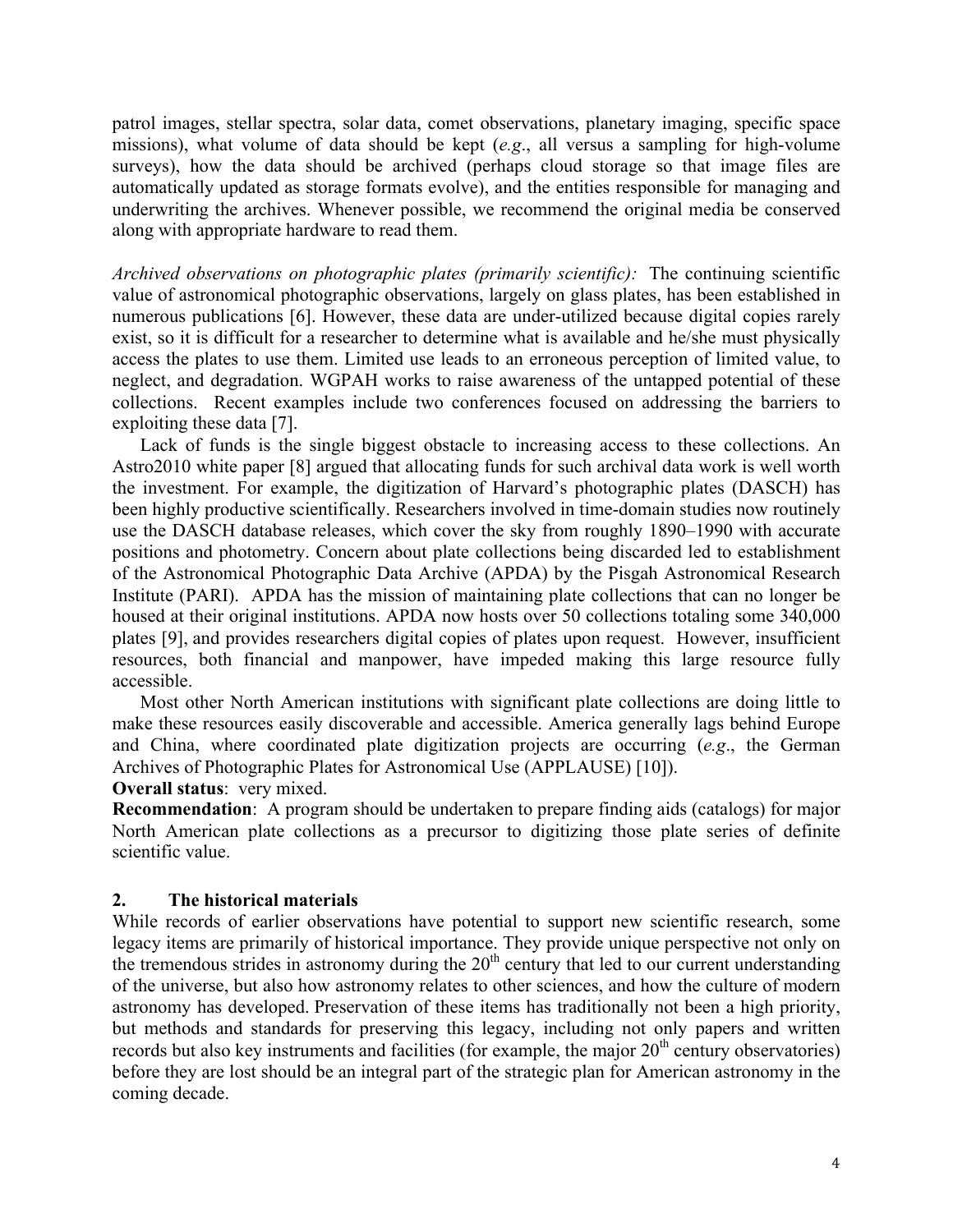*Records of individual astronomers (primarily historic)*: Astronomers' personal records of historical value include paper documents such as notebooks, correspondence, diaries, calendars, photographs, working notes, and other items. Materials that have been deposited in an institutional archive or community archive, such as the American Institute for Physics (AIP) Center for the History of Physics, are well preserved and organized. While little of this material is digitized or available on-line, the institutions often have on-line finding aids for their holdings. Along with preserving physical ephemera of an astronomer's professional life, the AAS Historical Astronomy Division (HAD) is capturing the personal experiences of astronomers in their own words through an oral history project [11].

## **Overall status**: good.

**Recommendation**: Astronomers and their employers should be reminded that archiving astronomers' papers is important, so that items of potential interest are not discarded when someone retires or dies. A "best practices" guide in identifying "inherited" material worth preservation should be prepared for those who are not professional archivists but find themselves in possession of such items.

*Records of Astronomical Institutions (primarily historic)*: Government agencies, such as the National Science Foundation (NSF) and NASA, generally have a policy on records retention. Therefore, we assume that their records of historical interest indeed are being preserved. Whether these are sufficiently discoverable through finding aids needs further investigation. The overall condition of this material is probably good. We recommend that these institutions also include provisions for "finding aids" and accessibility for records in their retention policies.

Professional organizations, *e.g*., the AAS, Astronomical Society of the Pacific (ASP), and AAVSO, generally recognize that their papers should be preserved for their historical interest. Some organizations have a person or committee charged with this task. As in the case of governmental agencies, the ability to locate items of interest is not clear.

Record preservation and archiving in institutions whose main mission is research, such as active observatories, are sometimes not priorities. A related problem occurs when a historic observatory closes: What should be done with the institutional papers? Fortunately, in recent cases of closure, the responsible institution has recognized the importance of an observatory's paper records and arranged that they be preserved somewhere.

**Overall status**: fair to good, depending on type of institution.

**Recommendation**: Those institutions without a record retention policy should create one that will ensure that items of historical interest are preserved. Record retention policies should include provisions for cataloging, on-line finding aids, and accessibility.

*Historically important instruments (primarily historic):* Several institutions, *e.g*., the Adler Planetarium, the National Air and Space Museum, and Harvard University, have assembled collections of, and continue to acquire, instruments of scientific importance. These collections are organized and professionally managed, and their holdings are available for research. It is important that collection policies not neglect significant instruments of the  $20<sup>th</sup>$  century in favor of those whose only distinction is greater age.

The treatment of historically important instruments at active observatories is more problematic. Outdated or retired instrumentation is typically put in dead storage, often with the result that its history is lost, and it is cannibalized or discarded. Modernization of instruments to prolong their scientific life can remove features of historic value.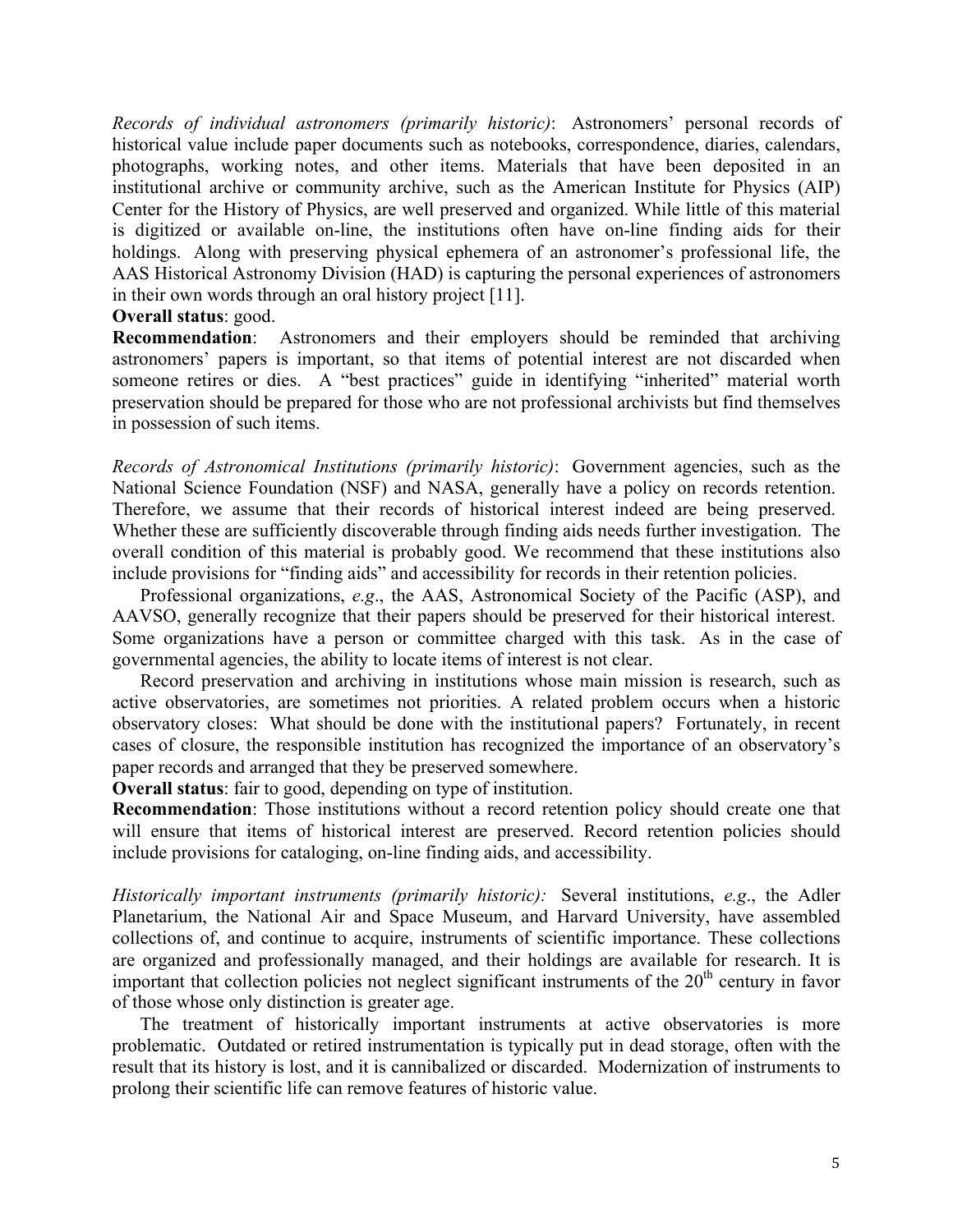When an observatory closes, telescopes or other instruments may be donated to organizations desiring to make further use of them or be scrapped. The uneven handling of such instruments is illustrated through four examples: (1) When David Dunlap Observatory closed, instruments except the 74-inch telescope were relocated to the University of Toronto (with a few donated to the Canada Science and Technology Museum); (2) When Swarthmore College repurposed Sproul Observatory, the 24-inch refractor was donated to a science center, Northwest Arkansas Space (NWA Space) [12], but the status of the other instruments is unclear; (3) The University of Chicago compiled an inventory of Yerkes Observatory equipment while closing the facility, but the eventual disposition of the instruments is uncertain; and (4) the University of Illinois appears to have lost Joel Stebbins' original photoelectric photometer.

Instrumentation belonging to government facilities faces many of the same challenges as those at active observatories, with the additional concern that instruments are more often unique. Items utilized in space missions are, with rare exceptions, unavoidably lost, but their prototypes can be preserved.

**Overall status**: very mixed (from poor to good, depending on institution).

**Recommendations:** Institutions should identify and maintain an on-going inventory of their major instruments. If an institution cannot maintain its instrument collection appropriately, it should consider offering pieces to organizations specializing in astronomical instrument collections or museums with a space-exploration focus. (The WGPAH can assist in making such connections.) Before a historically significant instrument is donated, sold, scrapped or warehoused, a record (including photographs and any engineering documentation) should be appended to the equipment inventory. The astronomical community should recognize the historical value of instrument preservation efforts and provide the modest financial support such work requires.

*Historically important observatories (primarily historic)*: The United Nations Educational, Scientific and Cultural Organization (UNESCO) has designated one United States astronomical observatory (Mount Wilson) as a World Heritage site. The list of National Historic Landmarks names six optical and two radio observatories [13], and the National Register of Historic Places lists thirty-three more [14]. However, most of the more prominent and historic observatories *(e.g*., Lick, Palomar, and Yerkes) are not on either list, probably because they still are active, or were until recently. As observational astronomy evolves, astronomers must decide what to do with an observatory when it is no longer of value for research. Several historically important observatories have been successfully preserved by transitioning them into museums or outreach centers for astronomy education, including Lowell's Mars Hill Complex and Mount Wilson. On the other extreme, observatories often occupy valuable land and their managing institutions can be tempted to sacrifice the historical value of the facility for redevelopment purposes. Shattuck Observatory at Dartmouth College [15] and Yerkes Observatory of the University of Chicago [16] have weathered such challenges recently. The National Radio Astronomy Observatory (NRAO), Lick, and Palomar are among historically important observatories facing possible future preservation challenges. This issue has stimulated an initiative to create the Alliance of Historic Observatories (AHO, currently in formation) to help such facilities find a path forward. EPO centers, tourism, consortium management, and some development are the parts of models that can be considered to ensure preservation.

## **Overall status**: fair.

**Recommendation**: The community should compile a list of significant historic observatories, and study models for their preservation and continued use, where applicable, for educational,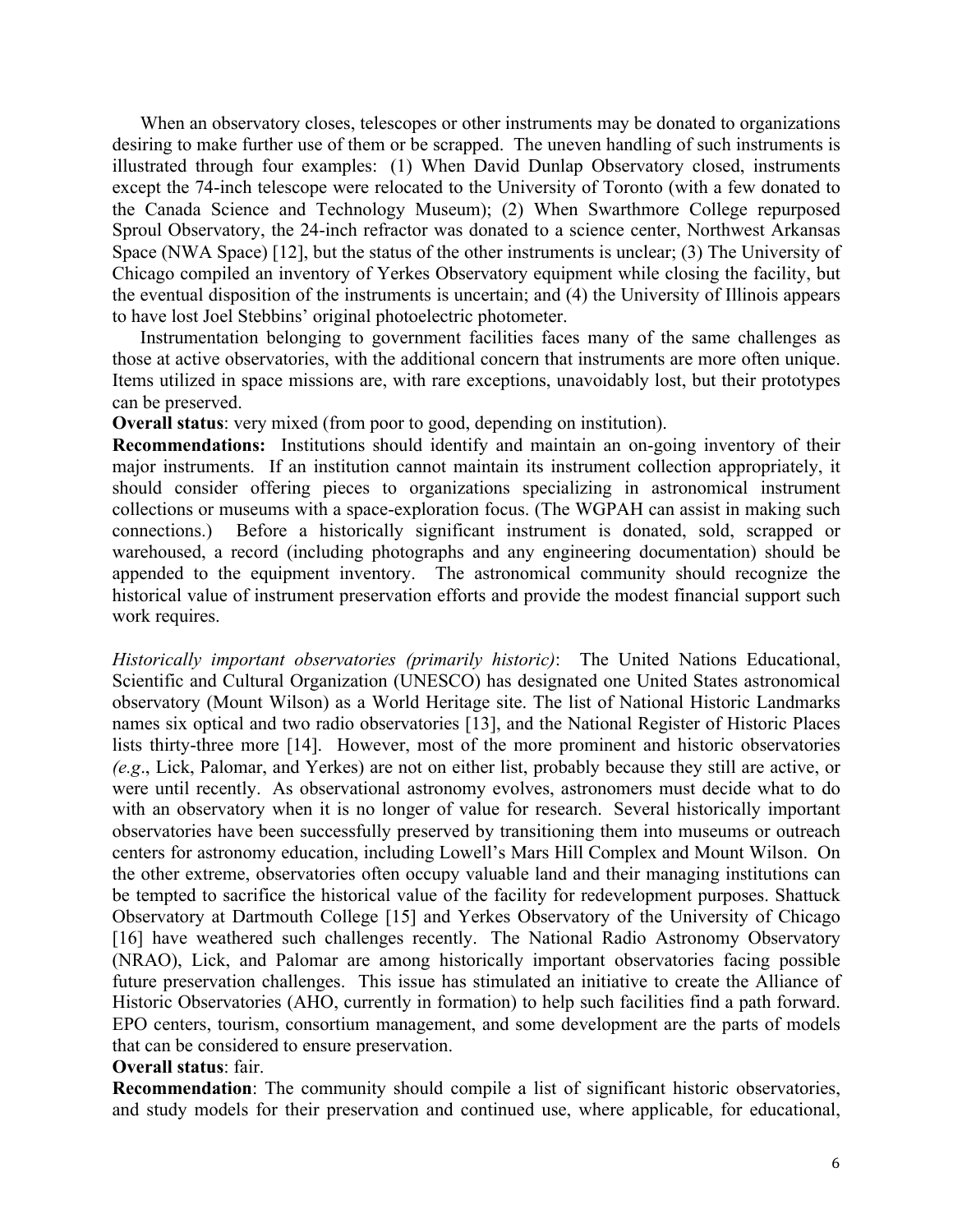museum or other purposes when they are deemed no longer scientifically viable. Institutions desiring to dispose of such sites should pursue a repurposing model that ensures observatory preservation over a future involving demolition or destruction of its character. (The WGPAH stands ready to assist possible stakeholders lacking astronomical expertise.) Funding sources should assist in making the transition to a new purpose possible.

*Archeoastronomical sites (primarily historic)*: Systematic study of the astronomical connotations of ancient and prehistoric sites began in the early 1960s with Stonehenge and other monolithic sites in Britain [16]. By the 1970s such work had spread around the world, and various sites and rock art in the United States were argued to have astronomical significance. One can mention Chaco Canyon, the Bighorn Medicine Wheel, the Cahokia Woodhenge, and the California rock art sites. The importance of preserving such archeological sites of cultural significance now is generally recognized. The IAU has been active in providing a methodological framework for the identification, evaluation, and preservation of heritage sites related to astronomy and archaeoastronomy [17].

Protection and preservation of an archeoastronomical site involves more than an element, say a building or a panel of rock art, with an astronomical connection. It also includes the immediate physical context, the nearby surroundings and associated antiquities, and the viewscape. Sites that involve alignments to the horizon require protection of the horizon and the view. Sites that involve displays of light on architecture or art require the field of projection to be preserved.

A list of ancient sites in the United States with an astronomical dimension would include many dozen candidates. Their governance varies greatly because they are under many different jurisdictions, both governmental (local, county, state, federal, tribal) and private (individual, family, business, corporation, foundation, non-profit). Some are protected, while others are at risk of damage or destruction. The disparate nature of site ownership requires astronomical community involvement, including consultation and work with a wide variety of stakeholders: indigenous people, the archaeological community, private entities, and public agencies. The WGPAH recognizes our responsibility to support the protection and preservation of the U.S. archaeoastronomical heritage and provide astronomical expertise when needed.

**Overall status**: highly variable, depending on case.

**Recommendation**: A committee, under the auspices of the WGPAH, should be established to (1) develop a list of U.S. archaeoastronomical sites using the ICOMOS/IAU Thematic Study [18] criteria, and (2) assist stakeholders in such sites in efforts to preserve them.

#### **Strategic Plan:**

This coming decade is the time to systematically assess the overall condition of our astronomical heritage and its value from both scientific and historical perspectives given that much of this legacy is in danger of being lost. Priority must be given to preserving those resources of most value for astronomy and at greatest risk and to developing best practices for handling emerging situations such as the coming "huge data" observational programs.

Many recommendations have been presented in this report, and no single plan can address all. Instead, we argue that the decadal strategic plan should explicitly recognize the importance of preservation of astronomical heritage. Some of our views might be included as part of the recommendations for proposed space missions, ground-based programs, and other activities.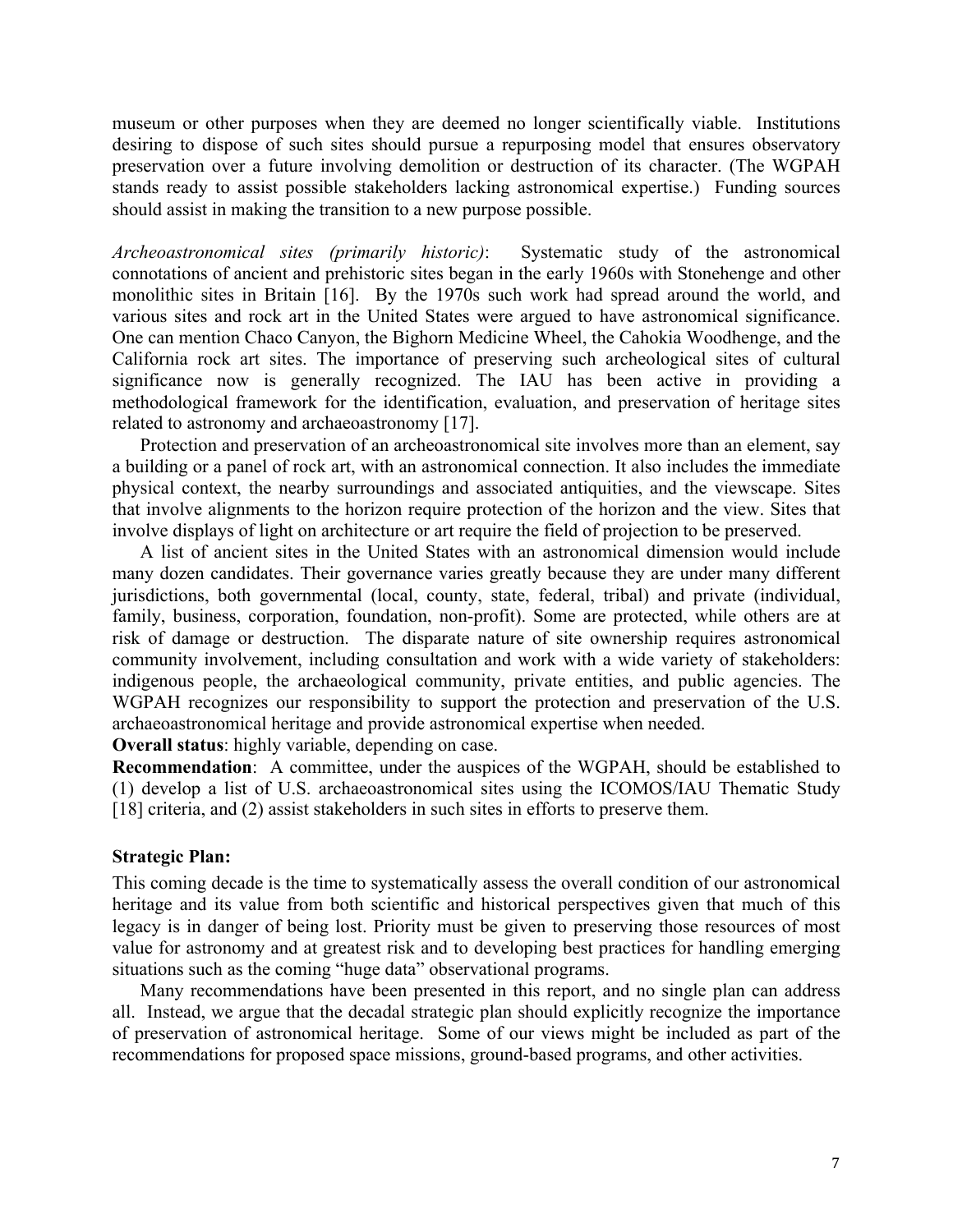#### **Organization, Partnerships, and Current Status**

Concern for our shared astronomical heritage has grown over the past two decades, and many organizations are beginning to engage in preservation efforts. The entire astronomical community shares responsibility for protecting this legacy. Unresolved questions regarding handling of materials, neglect, deferred maintenance, and other factors have put many resources at risk. Coordination among stakeholders will be essential to effectively using the limited resources likely available for preservation and curation, and to press the case for funding to make items more available. Besides the WGPAH, the following organizations have a close connection to community efforts to preserve astronomy's legacy: the IAU, HAD (which we understand is submitting a similar "State of the Profession" white paper giving their perspective), the nascent Alliance of Historic Observatories, and several universities, observatories, museums, and other institutions. For its part, the WGPAH commits to working for, and assisting stakeholders in, this important activity.

Our survey of the current status of different types of astronomy's legacy materials leads to three general priorities for action in the next decade. First, the community should compile a list of sites valued for their historic significance and explore models for their preservation and development, for example as educational and museum facilities, or other appropriate uses. Second, the community should collaborate in carrying out a comprehensive inventory of archival materials, which would include archival data, early electronic images and records, the records and papers of astronomers, their instruments, and institutions. Third, the community needs to judge which of its papers and photographic data have high value for scientific and historical investigations and undertake efforts to make digital copies available through the web.

#### **A Preservation Project Example: Astronomical Plate Data**

A heritage preservation project involving the astronomical plate collections offers a tractable example of how a modest investment could yield significant scientific dividends. The Harvard DASCH program has demonstrated the value of digitizing these past records of the sky. It is estimated that North American institutions hold about 1.3 million direct photographic plates plus about one million spectrograms, solar images, and other photographic records [19]. Over 95% are in just thirteen institutions. A digitization program is needed to make this trove of data accessible for modern scientific utilization. But not all photographic records are worth digitizing, so the first step should be an inventory of the major plate collections followed by the development of finding aids (on-line catalogues) and priorities for scanning.

An inventory of the major plate collections, the development of finding aids for sky fields, objects and spectra, and high-quality digitization of selected plate sets to complement the Harvard ones or of unique series, likely could be accomplished in ten years. A dedicated group, such as WGPAH, could manage such a program, although local institutions could be as effective, as in the Harvard-DASCH model. The projected cost is under \$10 million. To date, however, requests for support of plate cataloguing and digitization (typically in the <\$200 K range) have usually been rejected, both by agencies that fund science and those that fund preservation of historical materials. What is essential, regardless of the final form any preservation project takes, is that funds be made available. A possible timeline and a cost estimate for our example project follow.

#### **Schedule (for plate preservation project example):**

A time line for a project to produce catalogs of major plate archives and the digitization of selected plates of scientific value (both direct images and spectra) is: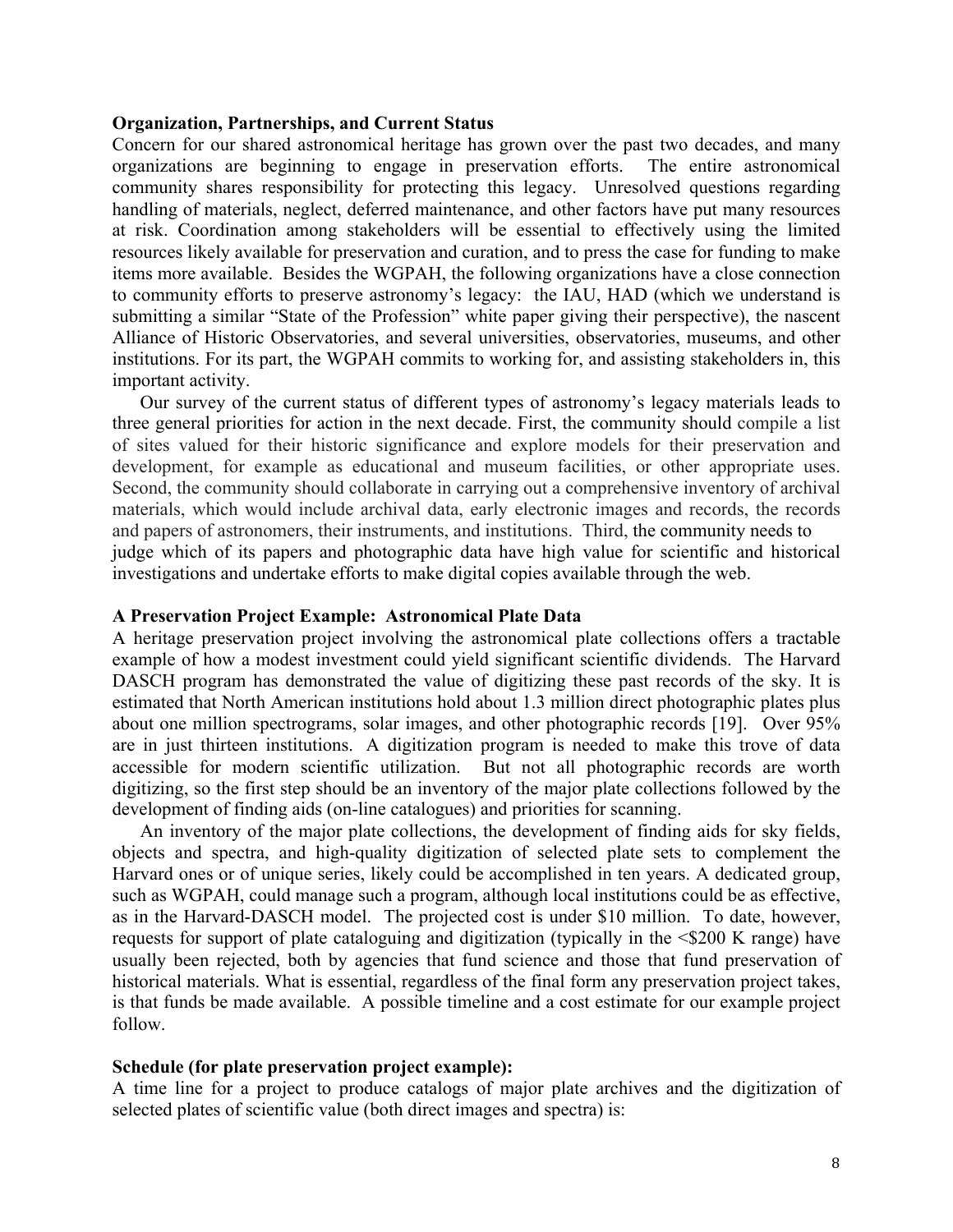- Year 1 Secure the funding commitment and organize the process.
- Years  $2 4$  Call for proposals and award of funds to institutions with significant plate collections for carrying out an inventory of their plates and creating catalogs.
- Years  $5 6$  Select those plate sets most worthy of digitization. Coordinate with DASCH (or elsewhere) on use of their scanner, or construct DASCH clones or other reliable high-resolution scanners. Commissioning tests of scanning systems.
- Years  $7 10$  Fund scanning projects for the selected plate sets.

## **Cost Estimates (for plate preservation project example):**

Based on work with photographic archives over the past ten years, both digitization projects such as DASCH and inventory and cataloging projects such as done at Yerkes and Carnegie Observatories, it is estimated that on-line catalogs of the major plate collections could be prepared in three years. The digitization of those items given high priority could be completed in ten years utilizing two to three high-speed, high-resolution custom-built scanners such as the DASCH machine. Experience points to a ballpark total cost of under \$10 million over a ten-year period, with costs spread over several institutions. Labor costs would be the most significant fraction of a budget. This would be a one-time investment. Subsequent on-going costs (database maintenance, web interface, etc.) would be similar to the operating costs of any medium-sized digital database.

## **Conclusion:**

The acquisition, preservation, accessibility, and distribution of historically important documents, data, instruments, and facilities are an ongoing responsibility of the astronomical community that requires continual and stable funding through the coming decade and beyond. That said, an urgent need in the coming decade is to carry out comprehensive inventories, where lacking, of those legacy materials, particularly the plates, the historical observatories, and other astronomical sites.

We strongly recommend that the preservation and archiving activities outlined above should be endorsed by the ASTRO2020 Strategic Plan. This, of course, implies financial commitment from the astronomical community and its funding agencies. That could be obtained *via* funding specific preservation and archiving projects (such as a plate cataloging and digitization effort) or by requiring that data preservation and archiving be included in the budgets of new and renewal proposals. A combination of these two modes of funding would be best. Along similar lines, plans for the preservation of astronomically important artifacts, instrumentation, and facilities should be a required part of research funding requests and construction projects.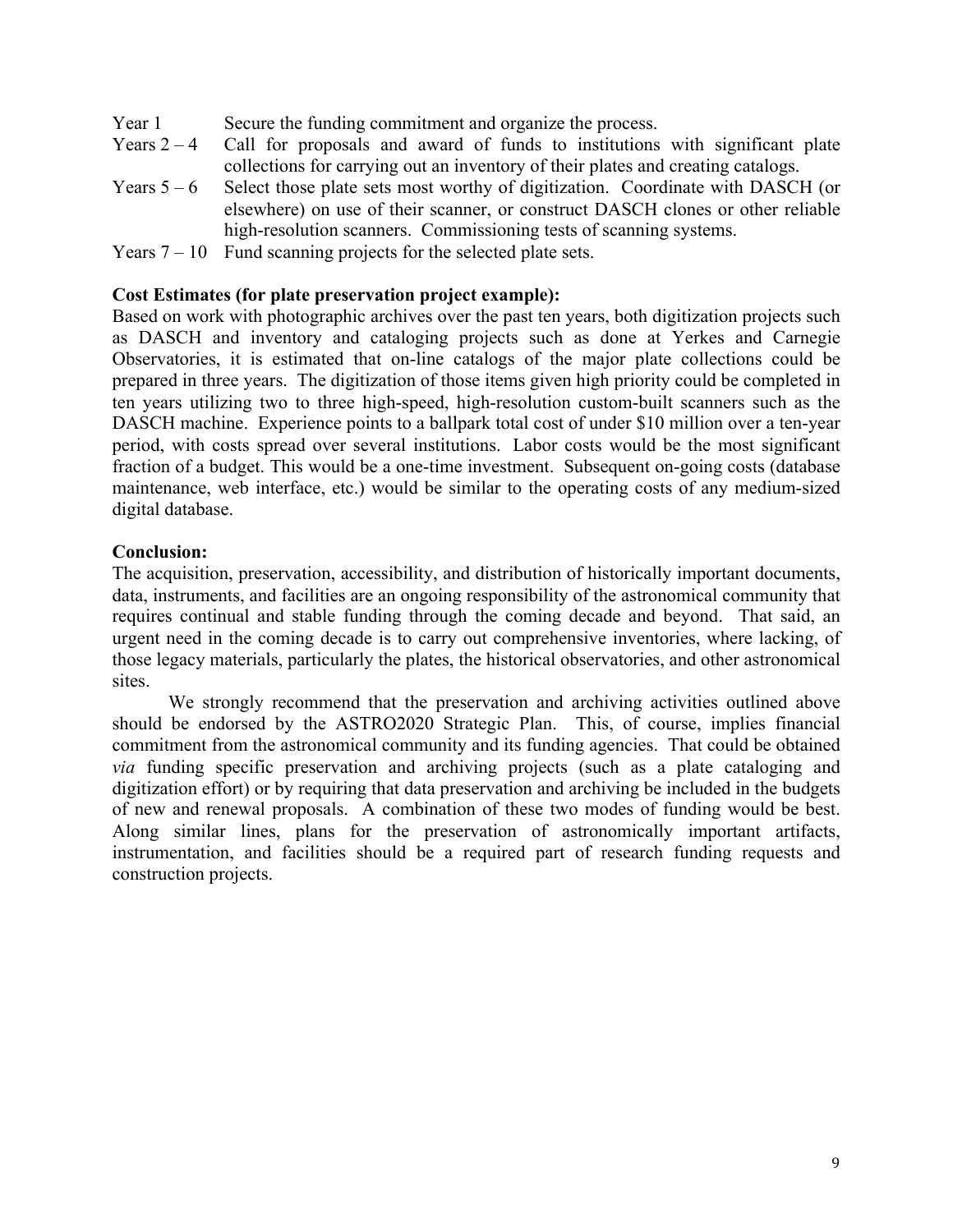## **References**

[1] AAS. 2007, "Charge of the Working Group on the Preservation of Astronomical Heritage WGPAH)"

https://aas.org/comms/working-group-preservation-astronomical-heritage-wgpah

- [2] Lago, T. 2019, *Transactions IAU*, Vol. XXXB, Resolution B3. https://www.iau.org/static/archives/announcements/pdf/ann18029d.pdf
- [3] Grindlay, J. 2019, "Digital Access to a Sky Century @ Harvard (DASCH)." http://dasch.rc.fas.harvard.edu/project.php Grindlay, J. E. 2014, AAS Meeting #224, paper id. 118.01. http://adsabs.harvard.edu/abs/2014AAS...22411801G
- [4] AAVSO. 2017, AAVSO International Database. https://www.aavso.org/aavso-international-database
- [5] *Committee for a Decadal Survey of Astronomy and Astrophysics*. 2010, New Worlds, New Horizons (Washington: National Academies Press), p. 146.
- [6] Examples are: Hippke, M., *et al.* 2017, *ApJ*, 837, 85. https://iopscience.iop.org/article/10.3847/1538-4357/aa615d/pdf Schaefer, B. E. 2016, *ApJ*, 822, L34. https://ui.adsabs.harvard.edu/abs/2016ApJ...822L..34S/abstract Osborn, H. P., *et al*. 2019, *MNRAS*, 485, 1614.

 https://academic.oup.com/mnras/articleabstract/485/2/1614/5304181?redirectedFrom=PDF

For an earlier, more complete, compilation see Osborn, W. & Robbins, L., 2009, *ASP Conference Series*, 410, ed. W. Osborn & L. Robbins, Appendix D, p. 196. http://articles.adsabs.harvard.edu/pdf/2009ASPC..410..196.

- [7] Osborn, W. & Robbins, L. 2009, *ASP Conference Series*, 410, ed. W. Osborn & L. Robbins, p. 33. http://articles.adsabs.harvard.edu/pdf/2009ASPC..410...33O Osborn, W. & Lattis, J. 2013, *PASP*, 125, 113. https://iopscience.iop.org/article/10.1086/669131/pdf
- [8] Osborn, W., Accomazzi, A., Castelaz, M. et al. 2009, *ASP Conference Series*, 410, ed. W. Osborn & L. Robbins, Appendix A, p. 160. https://ui.adsabs.harvard.edu/abs/2009ASPC..410..160O/abstract
- [9] Barker, T. et al., 2019, AAS Meeting #233, paper id. 262.04. https://ui.adsabs.harvard.edu/abs/2019AAS...23326204B/abstract
- [10] APPLAUSE. 2019, "Archives of Photographic PLates for Astronomical USE," *APPLAUSE* (Deutsche Forschungsgemeinschaft). https://www.plate-archive.org/applause/

Groote, D., Tuvikene, T, Edelmann, H. *et al.* 2019, *Astroplate 2014, Proceedings of a conference held in March, 2014 in Prague, Czech Republic*, ed. L. Mišková & V. Stanislav Vítek (Prague: Institute of Chemical Technology), p. 53.